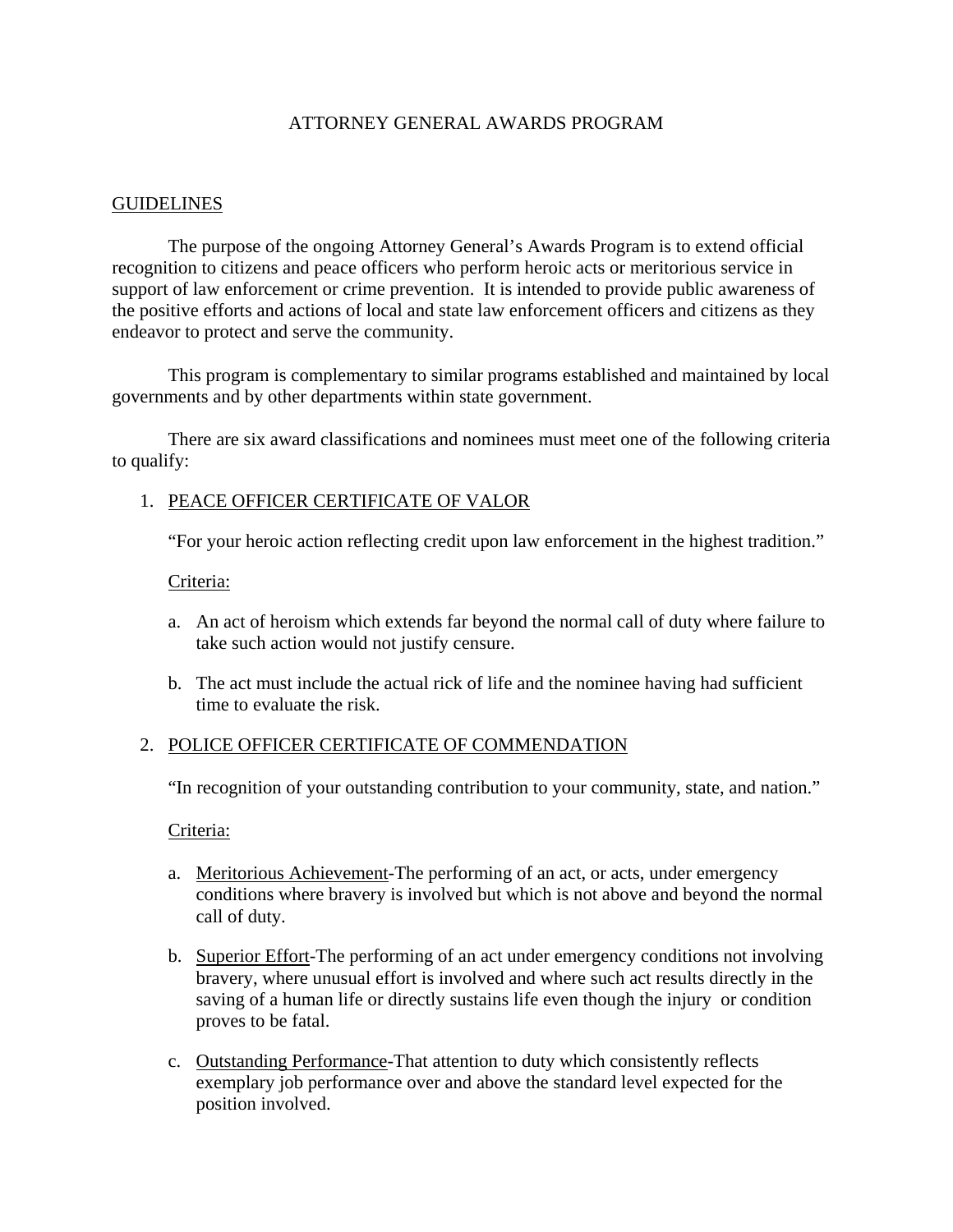### 3. PEACE OFFICER RETIREMENT CERTIFICATE OF COMMENDATION

"In recognition of meritorious service in support of California law enforcement."

Commendations or letters of recognition may be awarded to individuals retiring or transferring from the law enforcement community. Number of years of service and accomplishments during the period will be considered.

### Criteria:

- a. Nominees from local law enforcement agencies should be at the lever of chief or sheriff. Consideration will be given to other levels on an individual basis for exceptional contributions to law enforcement during their career. The contribution should be significant and service should be over 20 years.
- b. Nominees from federal or state law enforcement will be determined on an individual basis and are approved by the Attorney General and/or approved/recommended by the Director of the Division of Law Enforcement or the Director of the Criminal Justice Information Services Division.

# 4. CITIZEN CERTIFICATE OF VALOR

"For outstanding service to the community and the State and for your heroic action in support of criminal justice."

### Criteria:

- a. An act of heroism which directly assists law enforcement or contributes to the safety of the community, where the objective is of sufficient importance to justify the risk.
- b. Where the nominee risks his/her life with full and unquestionable knowledge of the danger involved or where a reasonable person would assume his/her life was in great danger.

### 5. CITIZEN CERTIFICATE OF COMMENDATION

"In recognition of your outstanding contribution to your community, state, and nation."

### Criteria:

- a. A major accomplishment which directly makes a substantial contribution to more effective law enforcement or crime prevention.
- b. Performance of an exceptional act under emergency conditions, not involving bravery, wherein a service is rendered that results directly in sustaining human life.
- c. Sustained or continuous personal support of law enforcement evidenced by acts or deeds.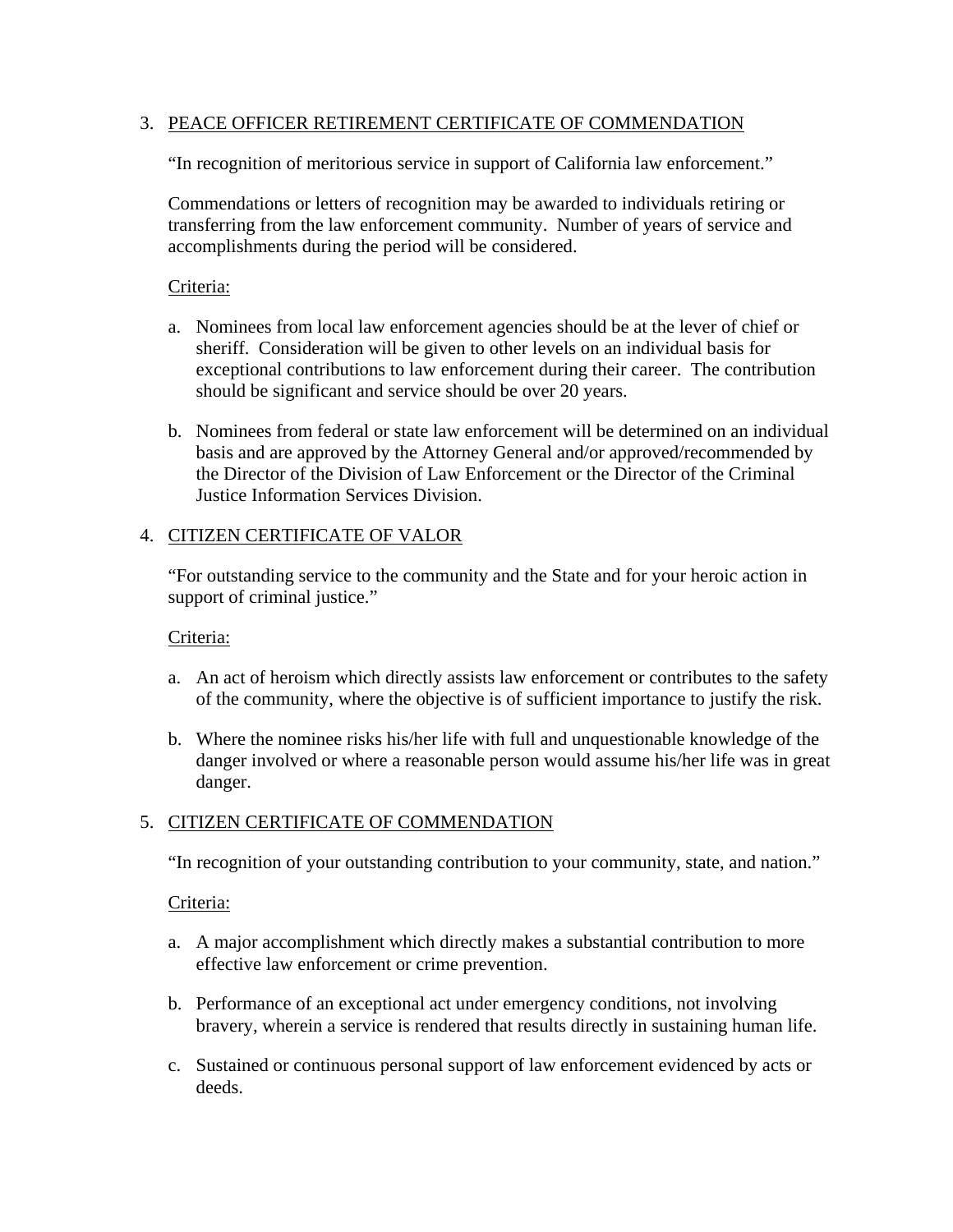### 6. CERTIFICATE OF APPRECIATION

"For outstanding and meritorious service to the community in support of law enforcement and crime prevention."

### Criteria:

- a. A major accomplishment by a service organization or private business that significantly impacts law enforcement or crime prevention.
- b. For a media entity that provides extensive coverage and/or participation in crime prevention programs.

# NOMINATION PROCEDURE

 Award nominations are to be made by the chief law enforcement officer of the jurisdiction where the service or act of heroism occurred. The award program is an ongoing process; nominations should be made as soon as possible after the act or activity is completed. The nomination will first be evaluated by the Awards Committee. The chief law enforcement officer making the nomination will then be notified as to the action of the committee. Awards that are approved will be prepared and held for presentation at the next appropriate zone meeting or the Attorney General may determine that it is appropriate to present the award at a different event or location. Retirement awards will generally be presented at a retirement activity.

 Nominations are to be **electronically** submitted with a cover letter from the agency head to Wayne Quint, Assistant to the Director, Division of Law Enforcement, Department of Justice, c/o Conference Services Unit, electronically to CSU@doj.ca.gov. Nominations must be accompanied by an agency background profile of the individual and a summary of the event. Include reports, memos, supplemental reports, and/or newspaper articles that document the nomination.

- Name of individual making the nomination
- $\blacklozenge$  Nominee name(s)
- Address of nominee
- Affiliation, if any; i.e., local police or sheriff's department, etc.
- $\triangleleft$  Date(s) of service performed
- Location where act occurred
- Summary of action or service performed
- If rescue involved, identify circumstances surrounding rescue
- $\triangleleft$  Extent of injuries, if any
- If applicable, copies of police, fire, or other agency emergency reports
- Statements of eye witness, officer or supervisor which substantiate the nomination
- Photographs or sketches which assist in portraying act
- Physical effects of the act upon the nominee
- Other information considered pertinent to nomination